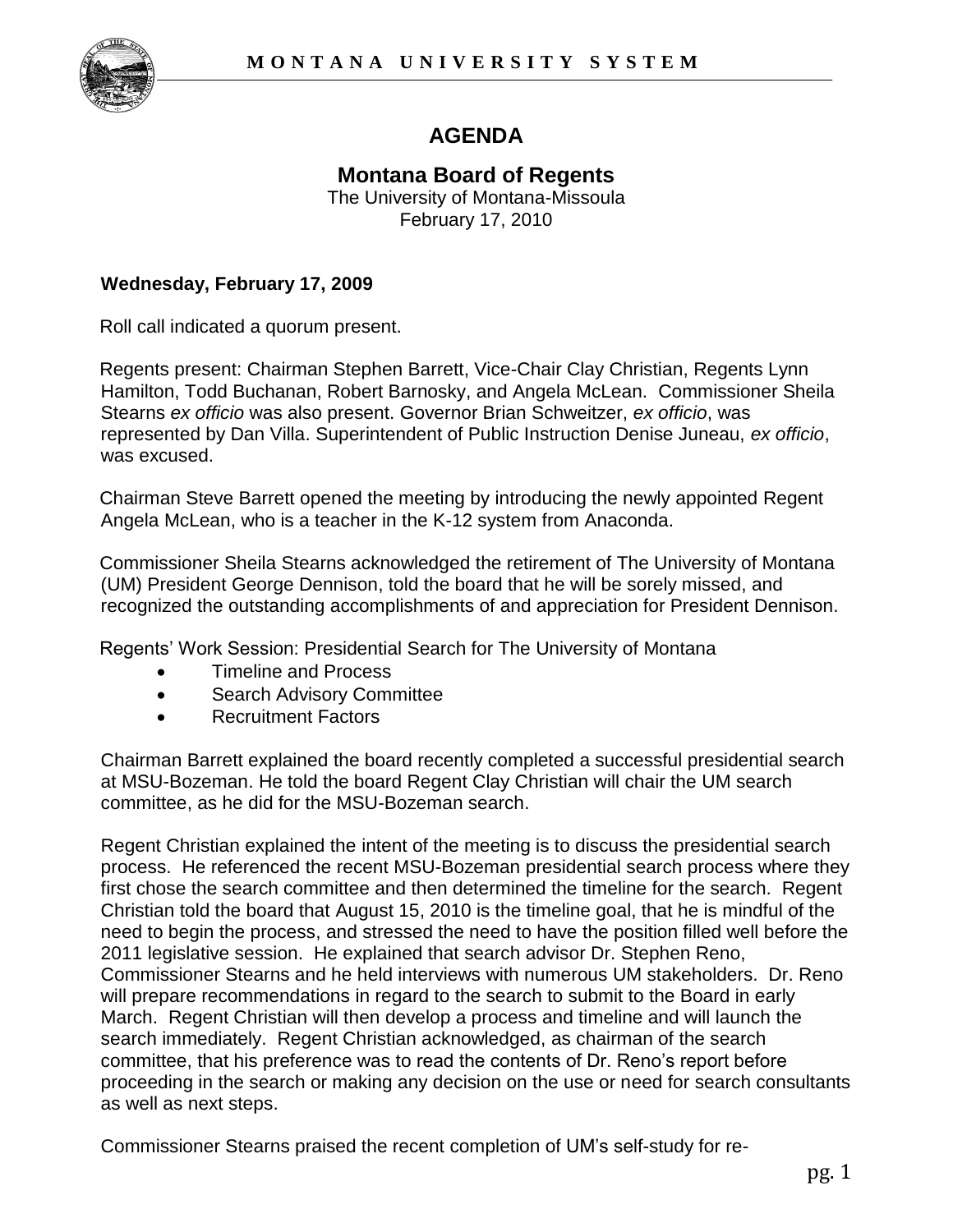

accreditation by the Northwest Commission on Colleges and Universities. It will be helpful to the search committee and to prospective candidates.

Regent Christian told the group that the UM presidential search advisory committee will be similar to that formed for the MSU search, with broad representation. He said the number of committee members has not been decided, but that he has received numerous nominations and volunteers. Regent Christian assured the board that he will also work with all UM campuses on what their roles will be, and that he has spoken with Kevin McRae, Director of Labor Relations and Human Resources at OCHE, to review and update a current position description for the president of The University of Montana.

Chairman Barrett reminded the board that the timeline is short, with the March regents' meeting only two weeks away. He stated that the institutional prospectus used for the MSU search was extremely useful for the candidates as well as for the search committee and regents.

## **Public Comment**

Doug Coffin, Vice President of UM Faculty Senate, said the next president should have the following qualities: ability to realign for the 21st century; ability to find ways to use available funding in making the best use of public and student dollars; capability for building a strong relationship with the public; strong leadership ability to advocate for higher education and; be focused on mission.

Nancy Hinman, Chair of UM Faculty Senate, said The University of Montana is a diverse group of campuses that offer different strengths and perspectives and the next president needs to be cognizant of this. Other qualities for the next president: have interdisciplinary vision and serve students and citizens in Montana better.

Nancy Cooke, English Department, said the next president should: build and develop more communication lines with the citizens of the state; demonstrate more clearly the way in which UM is a great benefit to Montana; pursue, develop and welcome people of native communities; improve relationships with immediate communities and include those communities in UM's vision; and focus equally on science and liberal arts.

Regent Lynn Hamilton asked if there was any discussion with Dr. Reno about the budget situation in Montana as well as the restructuring of the university system that was done in the 1990's.

Commissioner Stearns assured the board that Dr. Reno has been briefed on the current fiscal situation and is aware that the university system is partially dependent on stimulus dollars, which resulted in the board holding discussions months ago of how to manage without stimulus dollars for the next biennium, which will result in a massive reduction of revenue for higher education. She said Dr. Reno realizes the Montana University System (MUS) may experience funding cuts for the coming fiscal year. He also heard of anxiety related to the unknown budget future at a time when enrollment is growing. Commissioner Stearns explained the purpose of the regents' workgroup is to focus on several feasible initiatives for the board to endorse and focus on in terms of change and reallocation in the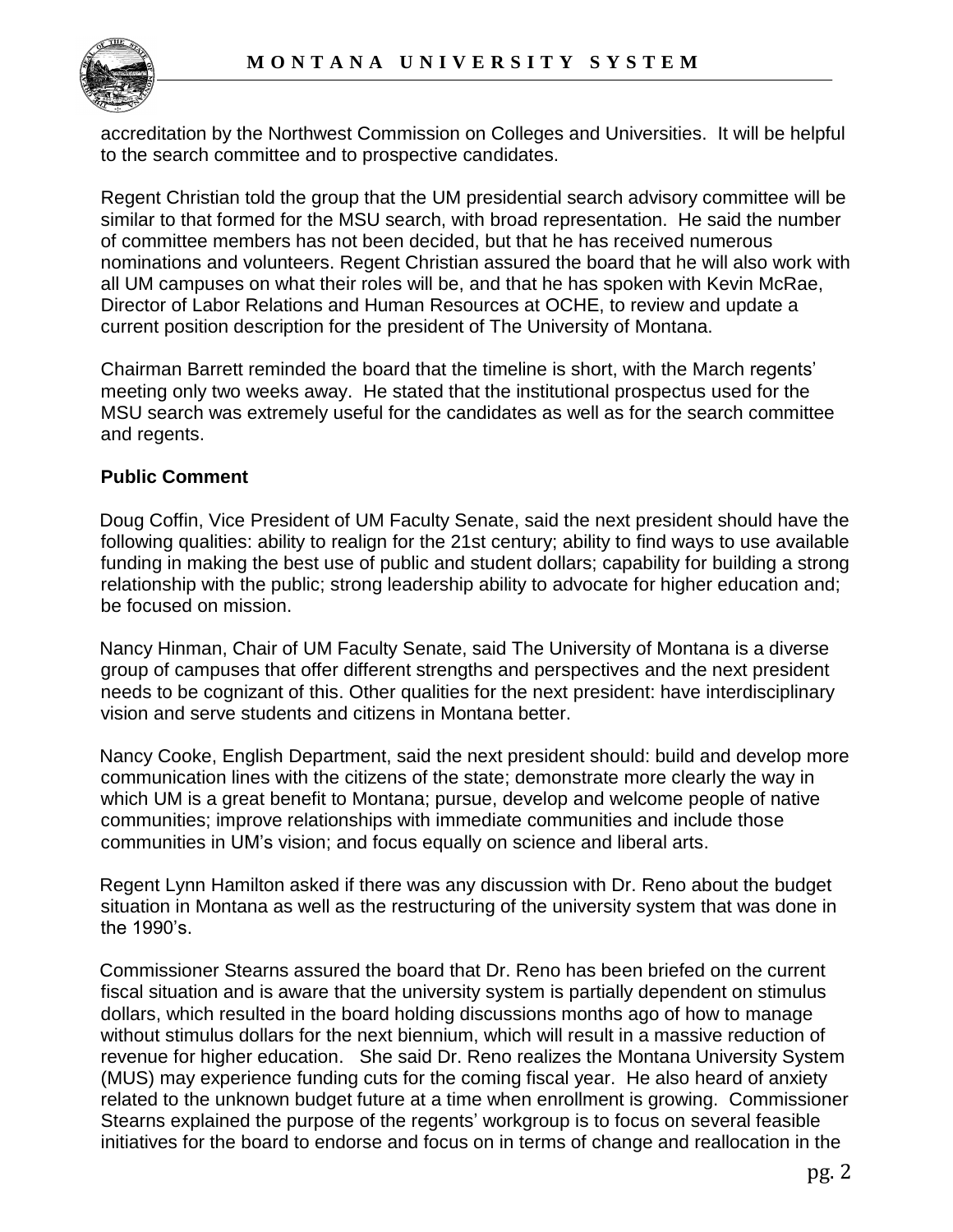

university system. She told the board that Dr. Reno may reference the workgroup in his report, with the understanding there aren't any conclusions yet.

Regent Christian reported that concerns have been raised relative to the increased enrollment at a time of declining state funding.

Chairman Barrett explained that Dr. Reno had requested the following two questions be posed to meeting attendees for the purpose of discussion and public comment.

Questions posed to the public by presidential transition advisor, Dr. Stephen Reno:

- $\checkmark$  What are the highest priorities a new president must address?<br> $\checkmark$  What do you think are the top three qualities or abilities we sho
- What do you think are the top three qualities or abilities we should look for in a new president?

Public Comment:

Patrick Rhea, Associated Students of The University of Montana (ASUM) Senator, identified the following priorities for the new president: adequate funding for public higher education; reversing the trend of students paying more and more of the share and cost of tuition; focus on environmental issues, including carbon neutrality and climate change; additional state appropriates; and avoidance of reductions in faculty and staff. Mr. Rhea told the board he thought faculty and staff had not received any pay increases in four years. He added that students need to be the top priority of the UM president.

Erica Bloom, ASUM Sustainability Coordinator, stated that the highest priority for the president is to recognize the climate action plan. She said qualities the president needs to possess are: to understand sustainability from an ecological perspective; have the ability to listen to students who have diverse and varying opinions; make decisions based on students and; incorporating sustainability into the college curriculum.

Commissioner Stearns clarified that she has heard it said that employees did not receive any pay raises in the past four years. She said that information is incorrect. She clarified that while they have received raises in the past four years, there are no raises this year, except for a \$450 bonus to those earning less than \$45,000 per year.

Chairman Barrett assured the group the regents do understand the pay issues that currently exist.

Vernon Grund, Associate Dean, College of Health Professions and Biomedical Sciences, stressed the importance of research and graduate education. He said the president needs to be a facilitator and promote graduate education and increases in graduate students. He added that the new president needs to understand issues in the science and life sciences programs. Mr. Grund expressed concern over the issues of research funding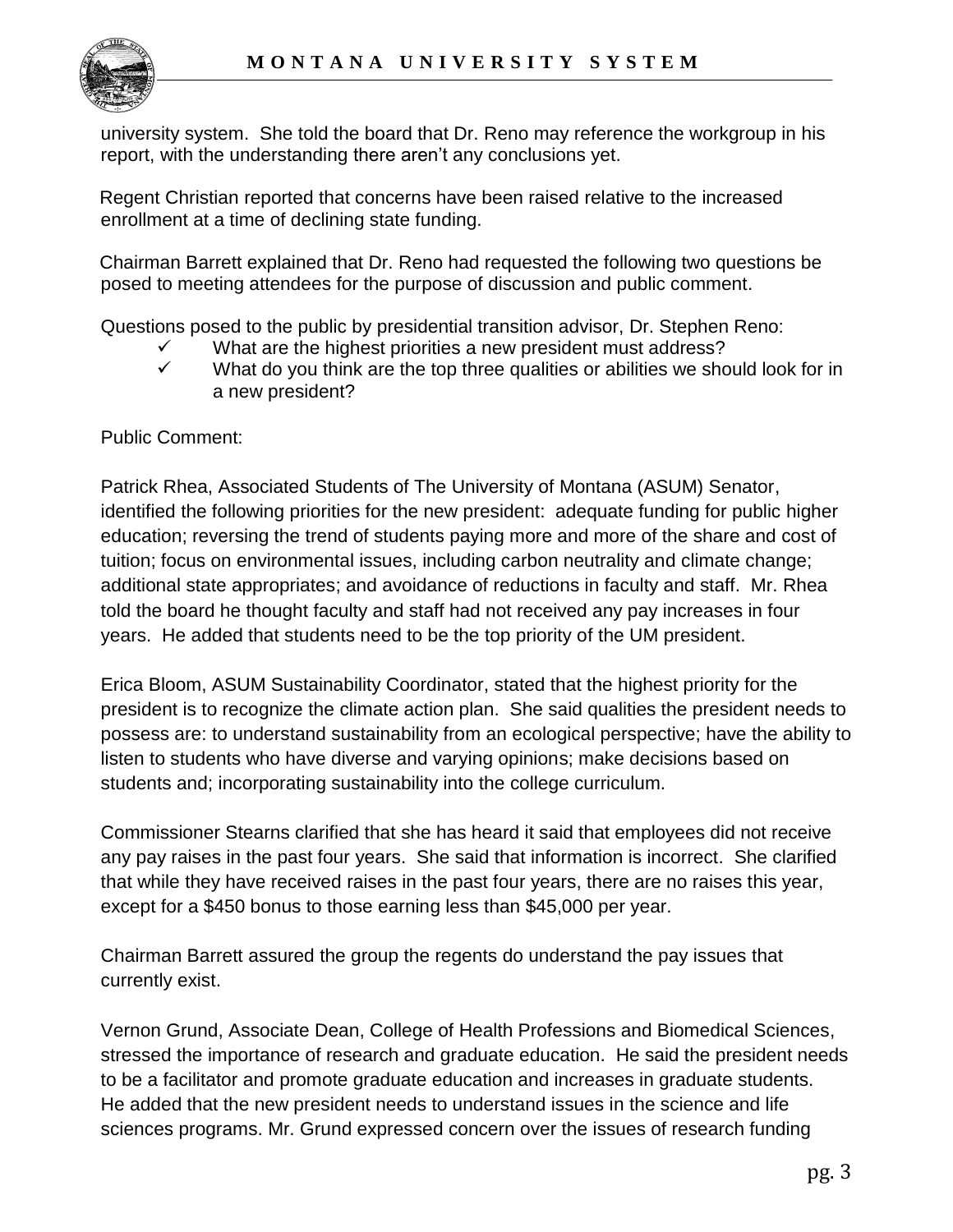

profile related to indirect costs and graduate stipends often being awarded to non-resident students.

Casey Charles, English professor, said the new president needs to focus on diversity and equality and make the transition from the quality of education to the value of education.

Holly Thompson, Chemistry Department, encouraged the board to consider what is so special and unique about the university that it has attracted world class faculty. She said the philosophical framework at UM is that they are a community of learners, with participation from both students and faculty. Ms. Thompson expressed concern with the national trend of many institutions moving more toward a corporate business model for running the institution. She stated characteristics in the next president should consist of: a high comfort level working at the institution; high faculty involvement in curriculum development; ease in working with students; a strong decision maker; making decisions in a transparent data-driven manner; and ability to communicate effectively with those outside the university, including taxpayers, alumni, donors, and the legislature.

Susan Briggs, UM-Western Finance Director, recommended the following components on behalf of affiliated campuses: a very student-centered and focused president to lead all four campuses on the UM side; strong belief in liberal arts education; an understanding of the roles of all areas and levels of education, including two and four-year, graduate and doctoral levels; a clear understanding "affiliation"; continuation of focus on areas of strong efficiencies; encouragement for opportunities to move ahead with ideas, such as the Experience One project and; appreciation of the strengths of the affiliate campuses and willingness to help them continue in their roles.

Neil Moisey, College of Forestry and Conservation faculty and Chair of the Faculty Senate, said the next president needs to: have an understanding in new methods of course delivery; recognize the importance of the student center; maintain strong graduate and research programs; maintain the importance of the teaching component and; foster a student centered environment.

Laura Brehm, UM Foundation President and CEO, said the new president needs to: operate with the focus and perspective that excellence is expected in every component of the university, including students, faculty, staff, and donors; understand and actively support the importance of private philanthropy and; spend 50% of his or her time considering how to create alternative funding sources. She stated that the state cannot support the university at the level that is needed.

Jill Bergman, Chair of the English Department, expressed concern that financial needs may play too large a role in the selection of the new president. She said the new president needs to: have an academic background; keep academic principles in place and;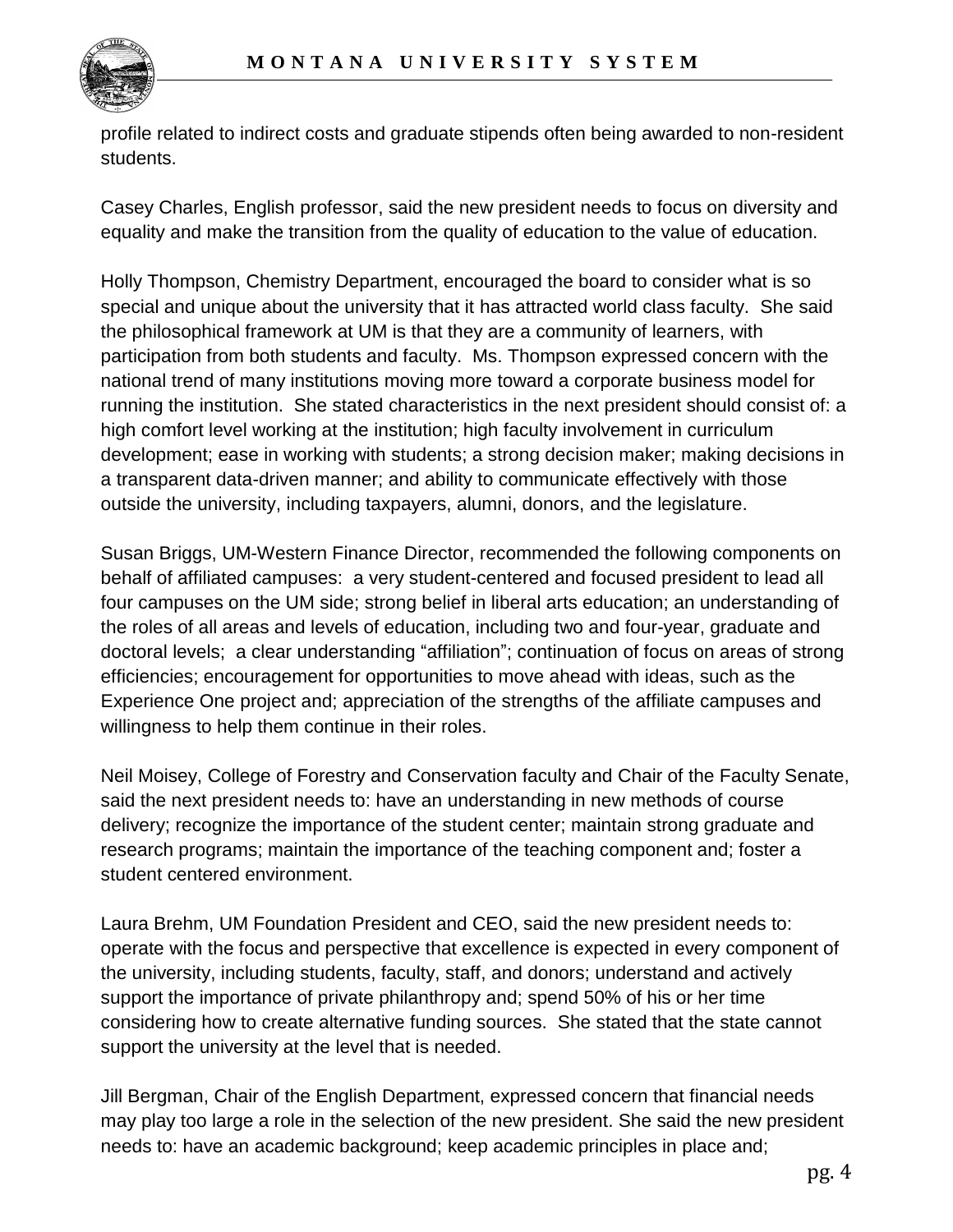

understand the value of a liberal arts education. Ms. Bergman requested that there be representation from the humanities on the search committee.

Bill Johnston, Director of the Alumni Association and lobbyist, applauded President Dennison's aggressive outreach with alumni and stressed the goal of alumni to maintain the quality of education.

Ray Carlisle, Director of TRIO Support Services, stated the new president needs to embrace diversity. He expressed appreciation for the inclusion of the campus in the selection.

Jim O'Day, Director of Intercollegiate Athletics, said the new president needs to be prepared for big challenges and changes in athletics, NCAA, and at UM. He told the board that President Dennison was a strong leader for both academic and athletic excellence in athletics, always emphasizing integrity and full compliance all NCAA and Board guidelines. He mentioned that due to changes in the conference and national landscape, especially in regard to budgets and revenue, this is a critical time for a new president in regard to oversight of intercollegiate athletics.

Bill Woessner, Chair of Geosciences and Regents' Professor awardee, said the new president needs to: understand the university system and how it works; have a vision; possess the skills to look deeply in the system to evaluate where things need to change or be eliminated; realize the complexity of the system and; make the needed investment at the department and staff level. Mr. Woessner stated that some of the departments are nearing the tipping point as a result of more work being moved into the departments, while not increasing staff to balance the increased workload.

Charles Janson, Associate Dean of Biological Sciences, said UM needs a president who will: understand the university; maintain high priorities for high excellence in academics; communicate articulately; be able to communicate needs to the Board of Regents, the Office of the Commissioner of Higher Education (OCHE),the governor's office, and the legislature; repeatedly emphasize the value of liberal arts and public education to the public and; acquire continued state support, exceeding the trends of recent years.

Terry Weidner, Director of the Mansfield Center, said it is vital for the president to: have global vision; realize the importance of students in Montana to have the same opportunities as those from elite out of state campuses and; have the mindset that UM students can compete equally throughout country.

Dean McGovern, Executive Director of the Montana Compact, stated that UM is going through a transition in the departure of President Dennison, who has also served as the director of the Montana Compact. Mr. McGovern said the new president needs to: be a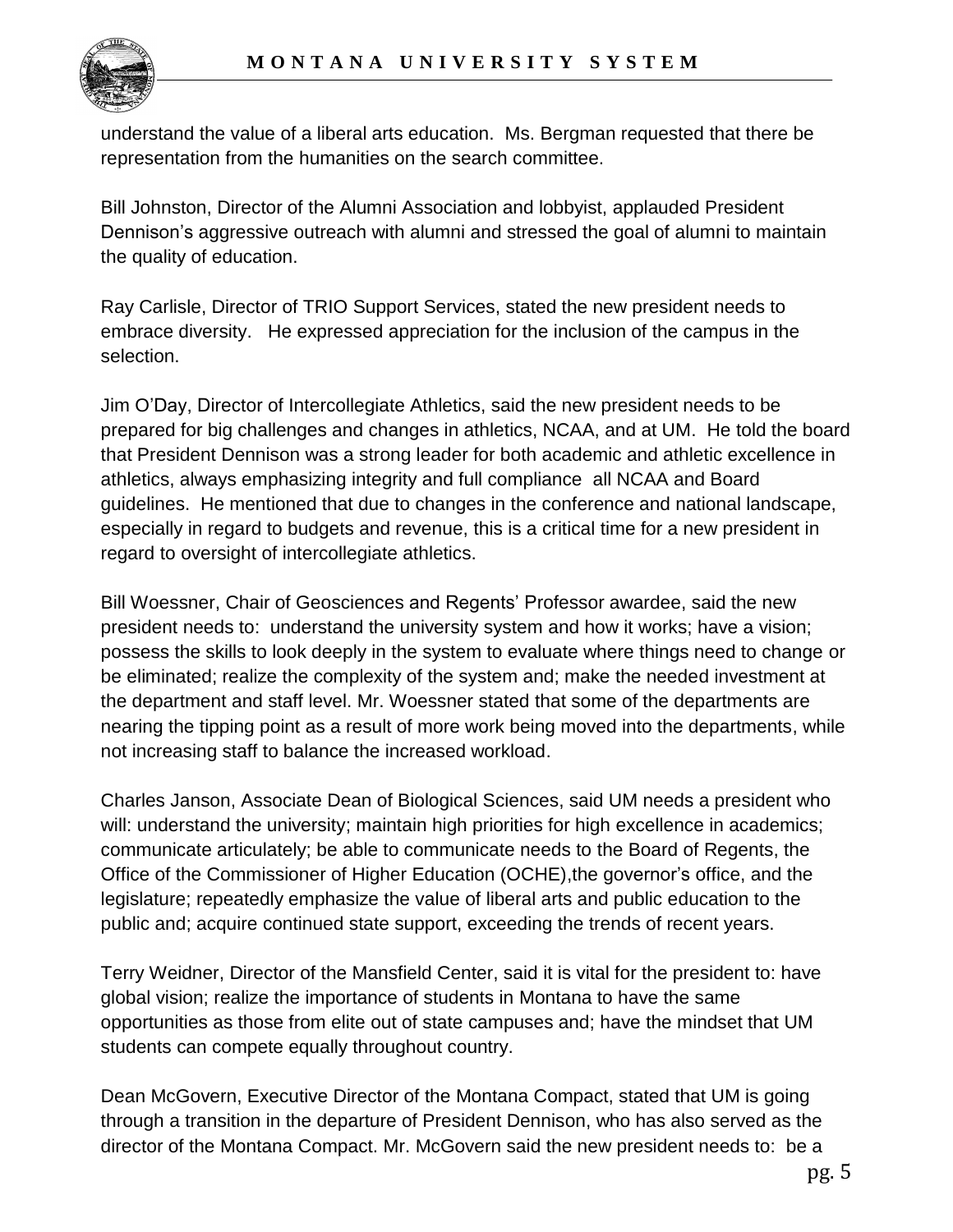

leader in the Montana Compact; support community service; use more federal work study funds for community service; encourage service learning and; understand that higher education is about public good, as well as personal gain.

Lucy France, Equal Opportunity Director, stressed the importance for the search committee to verify that the candidates truly possess the leadership qualities they say they have.

Terry Berkhouse, Director of Internship Services, said the new president needs to be supportive of out of classroom opportunities, internships, and service learning opportunities.

Kathy Burgmeier, Internal Audit Director, recommended the following qualities in the president: needs to be accessible; make informed decisions by seeking comments and information; make decisions with confidence; be mindful of faculty, staff and students; do the right thing; exhibit accountability and transparency and; follow rules and regulations.

Candy Holt, University Center Director, recommended the next president be able to: truly grasp the budget situation; meet the budget situation with optimism; continue to deliver quality education and experience and; give staff a reason to continue working at the campus as a career. She added the president should have the following qualities: integrity; be a good relationship builder and; be an advocate for higher education. Ms. Holt said she no longer wants to hear about doing more with less. She stressed that the candidates need to be vetted thoroughly.

Andrew Ware, Chair, Physics and Astronomy, said the new president needs to be a leader and have a vision, balanced with input from the university community. He stated more focus needs to be placed on quality, not just efficiency at the university.

Jean Gee, Associate Athletic Director, wants to see leaders in the Big Sky Conference for the athletes. She stated that the next president needs to recognize, appreciate and encourage continued academic support for athletes to ensure their academic success.

Tyler McRae, student, requested that the new president follow through with the climate action plan.

Bill Muse, Associate Vice President of Planning and Budget, stressed that it will be a challenge to take on the role of leadership in the environment higher education is facing the next few years. He said the president needs to realize he or she will be in or near the bottom 10% of presidential compensation in the country, and that the campus has the lowest cost doctoral research. Vice President Muse said the new president needs to: understand the challenges he or she will face; lead by integrity; maintain and grow the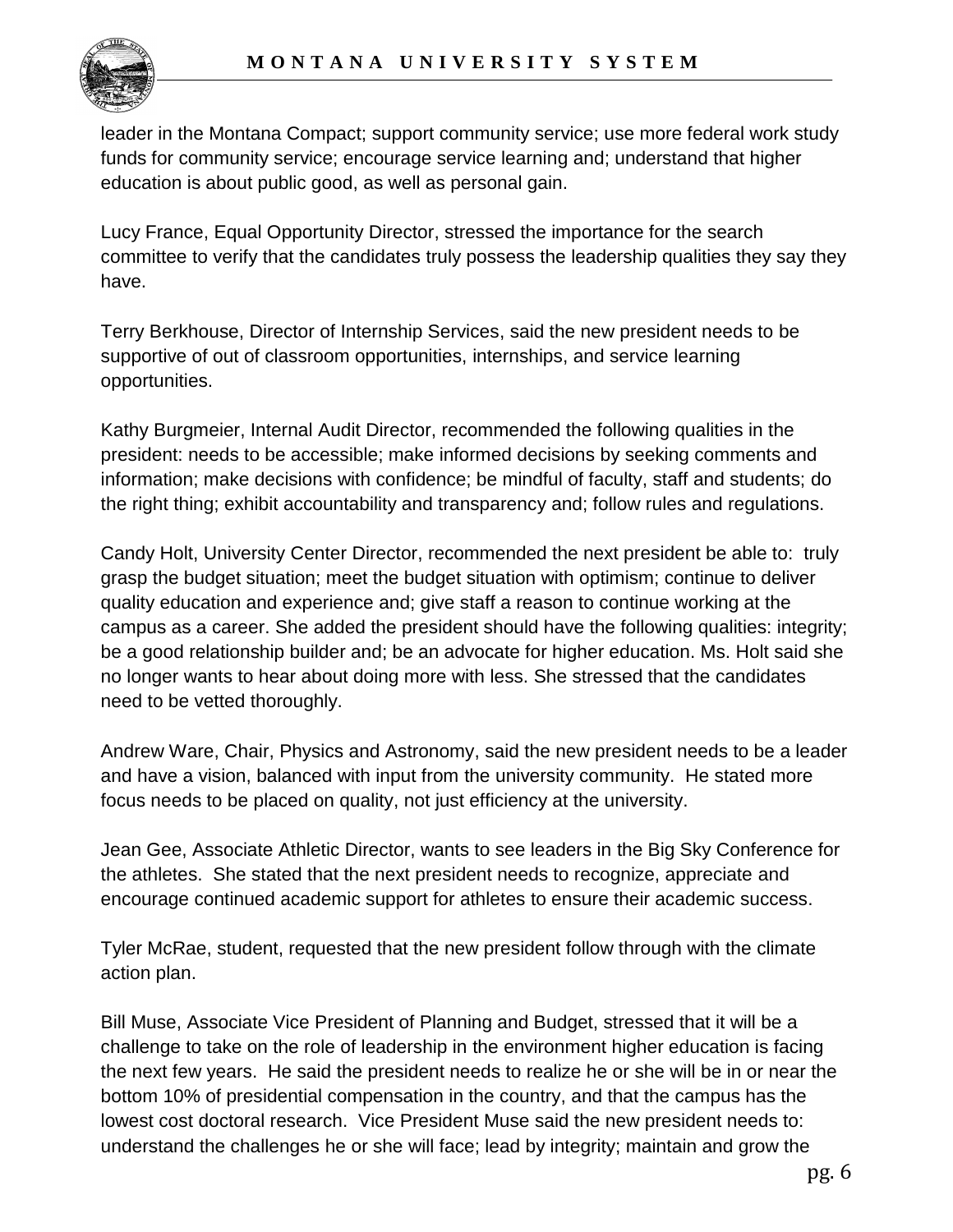

quality of the institution and continue to understand the critical importance of partnerships to enhance the student experience while experiencing fiscal constraints.

Karla Tecca, UM-COT Accounting Associate, said the next president needs to work well with staff, listen to what they have to say, and let them play a role. She added that it is important that the president understand the importance of two-year education, especially in challenging economic times.

Ray Davis, student, stressed the importance of the president being open to students comments and rights and needs to be open regarding all contracts, including those for Griz wear.

Cherie Peacock, Sustainability Coordinator, stressed the importance of sustainability and for the next president to be supportive of the climate action plan.

Nicky Phear, Climate Changes Program Coordinator, emphasized the need to continue offering the degree in climate change and to continue sustainability initiatives efforts on campus. She encouraged the selection of someone who has an interest and focus on sustainable environments.

G. G. Weix, Anthropology faculty, said the next president needs to: understand the important role the colleges of technology play in undergraduate education; advocate for a new COT facility; maintain a balance between the importance of undergraduate and graduate education; and allow faculty participation in governance.

Zach Porter, student and President of UM Climate Action Now, said the new president needs to be devoted to sustainability issues and the climate action plan commitment.

Don Oliver, UM alum, asked the board (putting finances aside) what changes they would like to see in the way UM is run.

Chairman Barrett responded that today's meeting was held for the purpose of hearing input from campus stakeholders. He said it would be presumptuous at this time to say how UM should change and to assume the board knows more about what should be done compared to those from the campus. Chairman Barrett stressed that it is not the role of the board to decide what they think should be done and that the regents should not be dictating what happens. He stated that the board's role is to facilitate the meeting to offer an opportunity to find out what the campus wants.

G. G. Weix requested clarification on the BOR policy regarding the number of credits allowed for compressed courses. She explained that there have been some campus